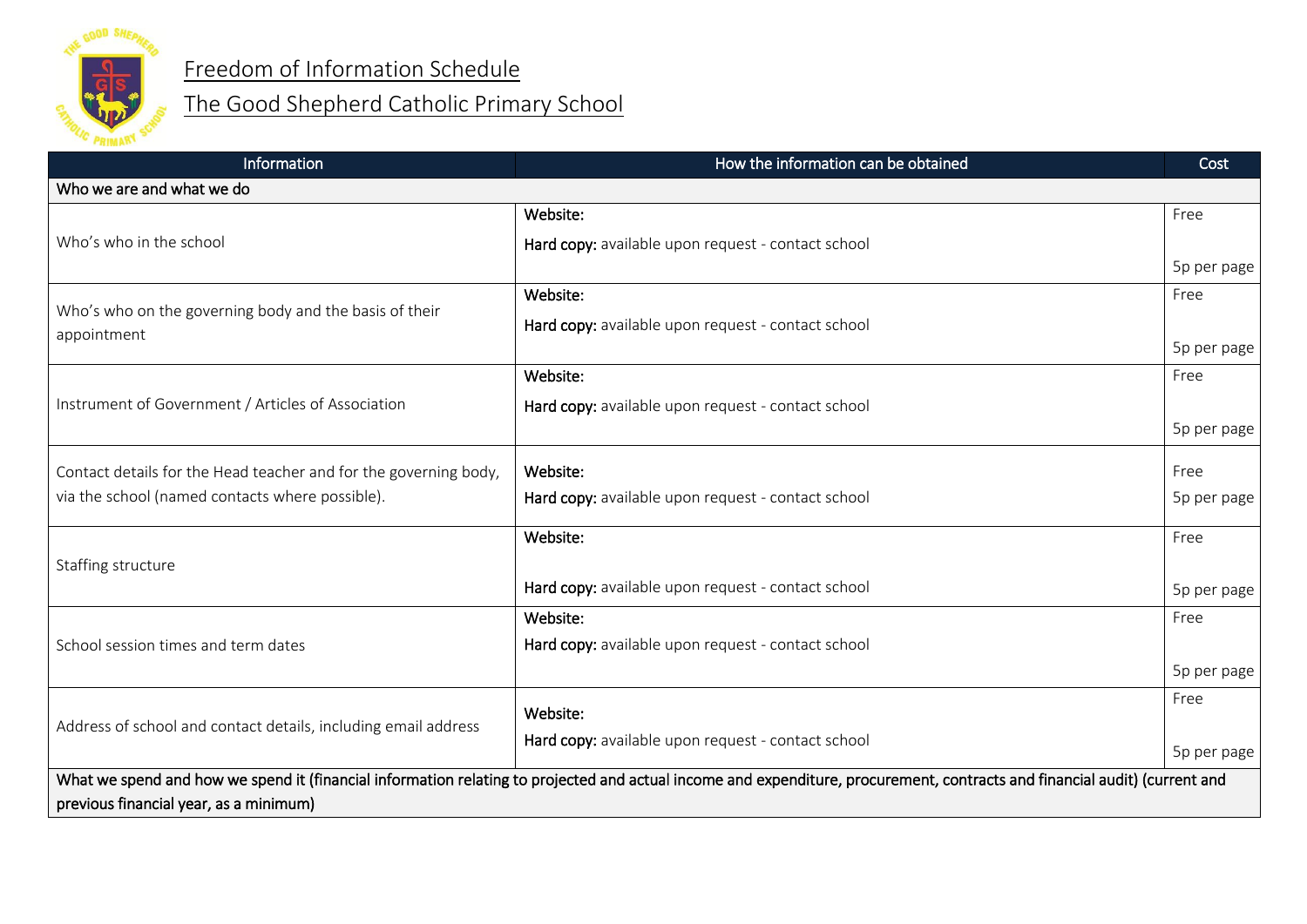| Annual budget plan and financial statements                       | Hard copy: available upon request - contact school | 5p per page |
|-------------------------------------------------------------------|----------------------------------------------------|-------------|
| Capital funding                                                   | Hard copy: available upon request - contact school | 5p per page |
| Financial audit reports                                           | Hard copy: available upon request - contact school | 5p per page |
| Procurement and contracts the school has entered into, or         |                                                    |             |
| information relating to                                           |                                                    |             |
| / a link to information held by an organisation which has done so | Hard copy: available upon request - contact school | 5p per page |
| on its behalf (for example, a local authority or diocese)         |                                                    |             |
| Pay policy                                                        | Hard copy: available upon request - contact school | 5p per page |
| Staff allowances and expenses that can be incurred or claimed,    |                                                    |             |
| with totals paid to individual senior staff members (Senior       |                                                    |             |
| Leadership Team or equivalent, whose basic actual salary is at    | Hard copy: available upon request - contact school | 5p per page |
| least £60,000 per annum) by reference to categories               |                                                    |             |
| Staffing, pay and grading structure. As a minimum the pay         |                                                    |             |
| information should include salaries for senior staff (Senior      |                                                    |             |
| Leadership Team or equivalent as above) in bands of £10,000; for  | Hard copy: available upon request - contact school | 5p per page |
| more junior posts, by salary range.                               |                                                    |             |
|                                                                   |                                                    |             |
| Governors' allowances that can be incurred or claimed, and a      |                                                    |             |
| record of total payments made to individual governors.            | Hard copy: available upon request - contact school | 5p per page |
|                                                                   |                                                    |             |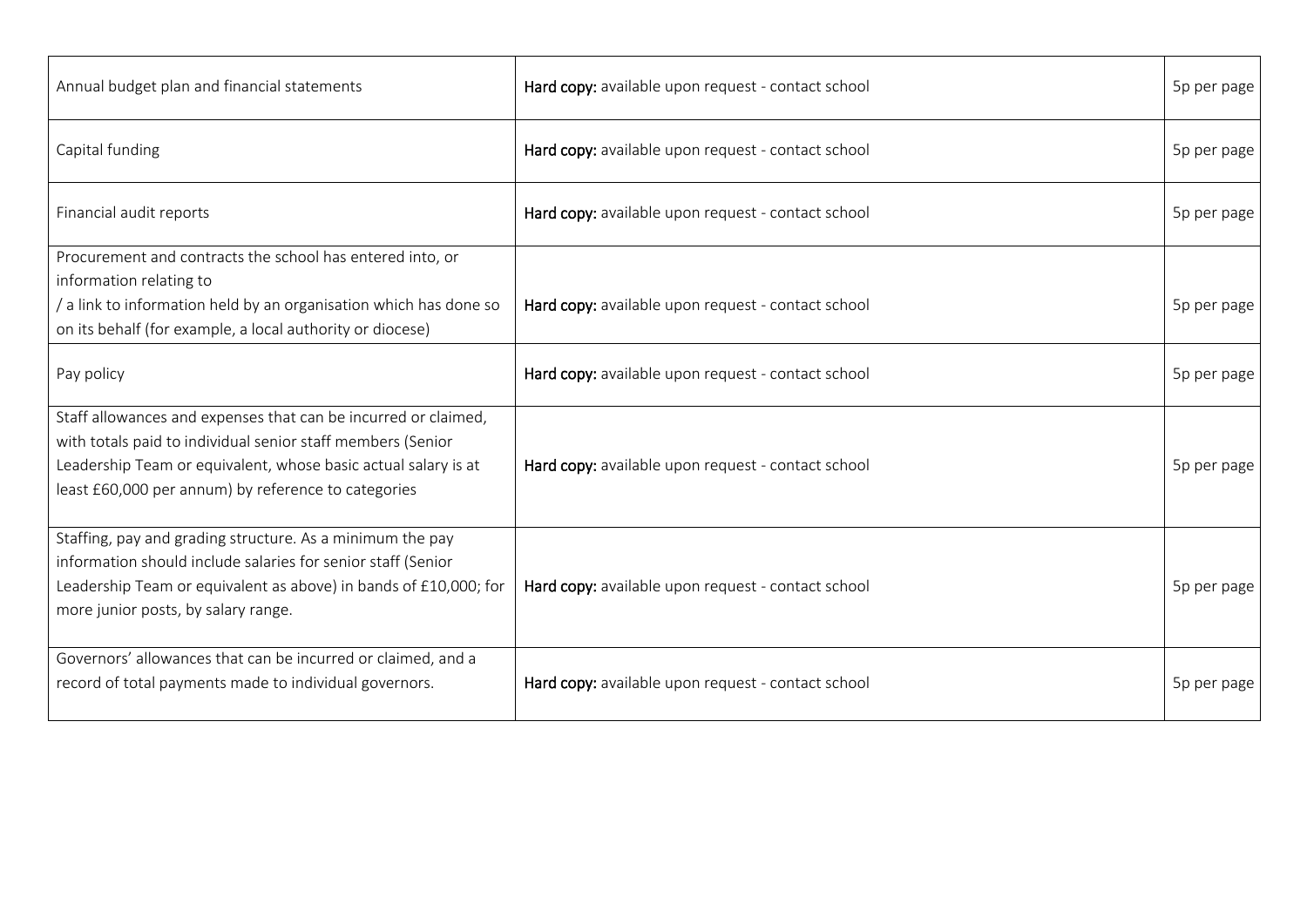| What our priorities are and how we are doing (strategies and plans, performance indicators, audits, inspections and reviews) (current information, as a minimum)         |                                                                                                                                                                             |                     |  |
|--------------------------------------------------------------------------------------------------------------------------------------------------------------------------|-----------------------------------------------------------------------------------------------------------------------------------------------------------------------------|---------------------|--|
| School profile (if any)                                                                                                                                                  | Website: own website                                                                                                                                                        | Free                |  |
|                                                                                                                                                                          | Website: compare school performance                                                                                                                                         | Free                |  |
| And in all cases:<br>performance data supplied to the English Government or<br>$\bullet$<br>a direct link to the data<br>the latest Ofsted report                        | Website: ofsted<br>Hard copy: available upon request - contact school                                                                                                       | Free<br>5p per page |  |
| Performance management policy and procedures adopted by the<br>governing body                                                                                            | Hard copy: available upon request - contact school                                                                                                                          | 5p per page         |  |
| Performance data or a direct link to it                                                                                                                                  | Website:<br>Hard copy: available upon request - contact school                                                                                                              | Free<br>5p per page |  |
| The school's future plans; for example, proposals for and any<br>consultation on the future of the school, such as a change in<br>status                                 | Hard copy: available upon request - contact school                                                                                                                          | 5p per page         |  |
| Safeguarding and child protection                                                                                                                                        | Website:<br>Hard copy: available upon request - contact school                                                                                                              | Free<br>5p per page |  |
| How we make decisions (decision making processes and r ecords of decisions) (current and previous three years, as a minimum)                                             |                                                                                                                                                                             |                     |  |
| Admissions policy/ decisions (not individual admission decisions)                                                                                                        | Website:                                                                                                                                                                    | Free                |  |
|                                                                                                                                                                          | Hard copy: available upon request - contact school                                                                                                                          | 5p per page         |  |
| Agendas and minutes of meetings of the governing body and its<br>committees (N.B. this will exclude information that is properly<br>regarded as private to the meetings) | Hard copy: available upon request - contact school                                                                                                                          | 5p per page         |  |
| Our policies and procedures (current written protocols, policies and procedures for delivering our services and responsibilities)                                        |                                                                                                                                                                             |                     |  |
| equivalent, or by the English government. These will include policies and procedures for handling information requests)                                                  | (current information only; as a minimum these must include policies, procedures and documents that the school is required to have by statute or by its funding agreement or |                     |  |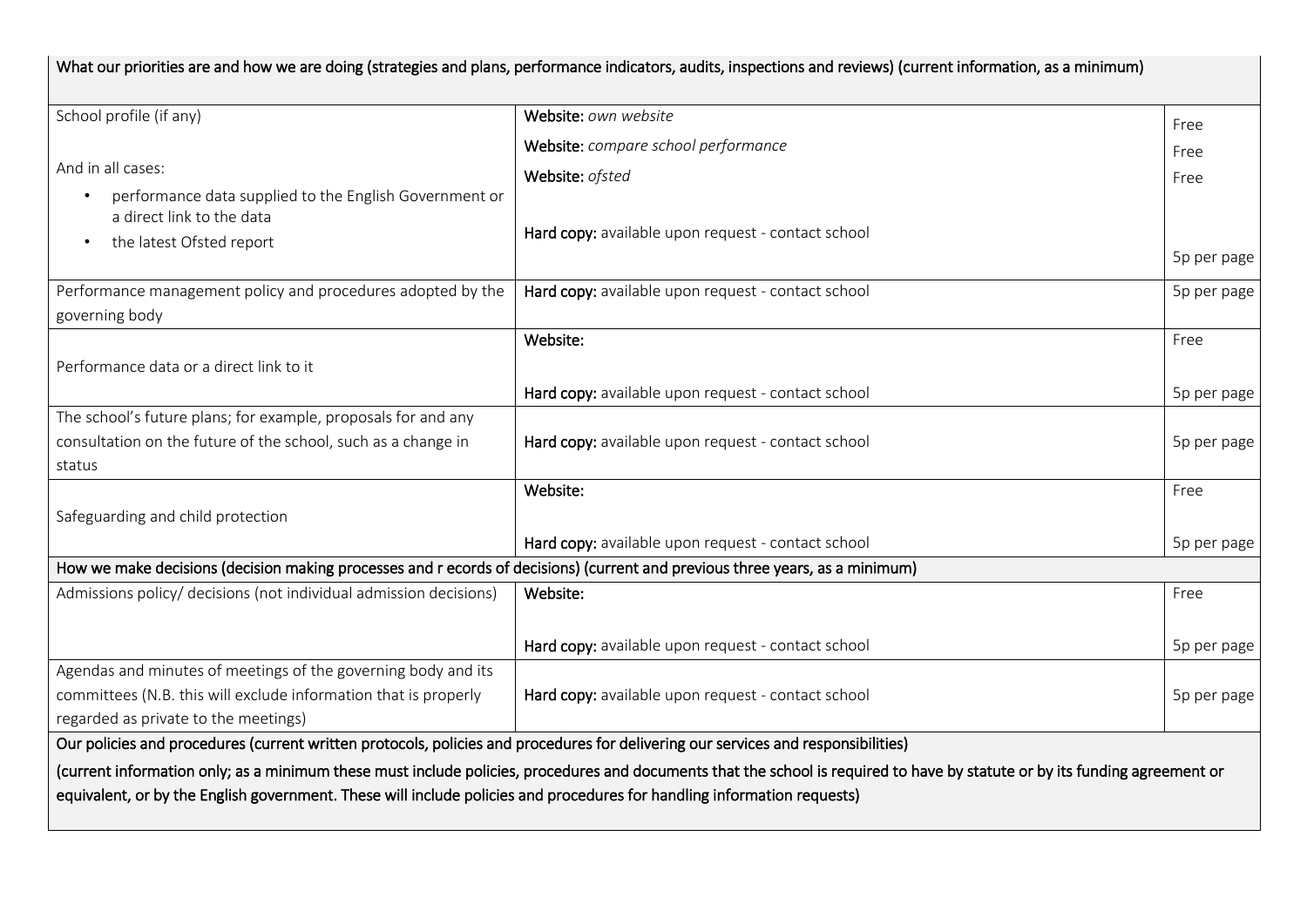| Records management and personal data policies, including:<br>information security policies<br>$\bullet$                                   | Website:                                           | Free        |
|-------------------------------------------------------------------------------------------------------------------------------------------|----------------------------------------------------|-------------|
| records retention, destruction and archive policies<br>$\bullet$<br>data protection (including information sharing policies)<br>$\bullet$ | Hard copy: available upon request - contact school | 5p per page |
| Charging regimes and policies                                                                                                             |                                                    |             |
|                                                                                                                                           | Website:                                           | Free        |
| This should include details of any statutory charging regimes.                                                                            |                                                    |             |
| Charging policies should include charges made for information                                                                             | Hard copy: available upon request - contact school |             |
| routinely published. They should clearly state what costs are to be                                                                       |                                                    |             |
| recovered, the basis on which they are made and how they are                                                                              |                                                    | 5p per page |
| calculated. If the school charges a fee for re-licensing the use of                                                                       |                                                    |             |
| datasets, it should state in its guide how this is calculated (please                                                                     |                                                    |             |
| see 'How to complete the Guide to information').                                                                                          |                                                    |             |
| Equality and diversity                                                                                                                    | Website:                                           | Free        |
|                                                                                                                                           |                                                    |             |
| This will also include policies, schemes, statements, procedures                                                                          | Hard copy: available upon request - contact school |             |
| and guidelines relating to equal opportunities.                                                                                           |                                                    |             |
|                                                                                                                                           |                                                    | 5p per page |
|                                                                                                                                           |                                                    |             |
| Policies and procedures for the recruitment of staff                                                                                      | Website:                                           | Free        |
|                                                                                                                                           |                                                    |             |
| If vacancies are advertised as part of recruitment policies, details                                                                      |                                                    |             |
| of current vacancies will be readily available.                                                                                           | Hard copy: available upon request - contact school |             |
|                                                                                                                                           |                                                    | 5p per page |
|                                                                                                                                           |                                                    |             |
|                                                                                                                                           |                                                    |             |
| Lists and registers (currently maintained lists and registers only; this does not include the attendance register)                        |                                                    |             |
|                                                                                                                                           | Website:                                           | Free        |
| Curriculum circulars and statutory instruments                                                                                            | Website:                                           | Free        |
|                                                                                                                                           |                                                    |             |
|                                                                                                                                           | Hard copy: available upon request - contact school | 5p per page |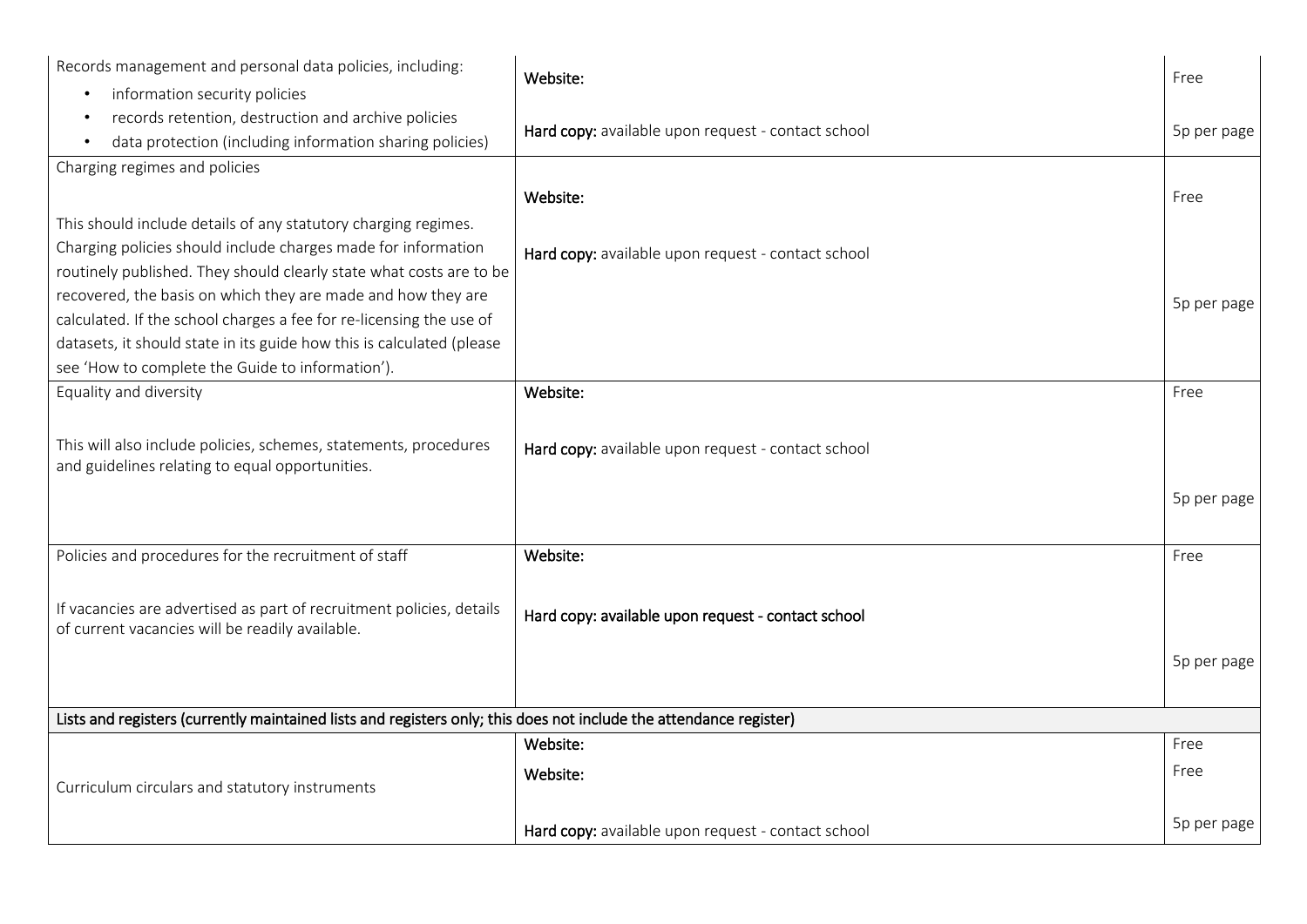| Disclosure logs (only if one currently exists)                                                                                                                                   | Inspection only - contact school                   | Free        |  |
|----------------------------------------------------------------------------------------------------------------------------------------------------------------------------------|----------------------------------------------------|-------------|--|
| Asset register                                                                                                                                                                   | Inspection only - contact school                   | Free        |  |
| Any information the school is currently legally required to hold in<br>publicly available registers                                                                              | Inspection only - contact school                   | Free        |  |
| The services we offer (information about the services we offer, including leaflets, guidance and newsletters produced fo r the public and businesses) (current information only) |                                                    |             |  |
| Extra-curricular activities                                                                                                                                                      | Website:                                           | Free        |  |
|                                                                                                                                                                                  | Hard copy: available upon request - contact school | 5p per page |  |
|                                                                                                                                                                                  | Website: www.someriesinfants.co.uk/clubs           | Free        |  |
| Out of school clubs                                                                                                                                                              |                                                    |             |  |
|                                                                                                                                                                                  | Hard copy: available upon request - contact school | 5p per page |  |
|                                                                                                                                                                                  | Website:                                           | Free        |  |
| Services for which the school is entitled to recover a fee, together<br>with those fees                                                                                          | Hard copy: available upon request - contact school |             |  |
|                                                                                                                                                                                  |                                                    | 5p per page |  |
|                                                                                                                                                                                  | Website:                                           | Free        |  |
| School publications, leaflets, books and newsletters                                                                                                                             |                                                    |             |  |
|                                                                                                                                                                                  | Hard copy: available upon request - contact school | 5p per page |  |

## Schedule of charges

| Type of charge     | <b>Description</b>                                            | <b>Basis of charge</b>   | <b>Charge</b>    |
|--------------------|---------------------------------------------------------------|--------------------------|------------------|
| Disbursement costs | Photocopying/ printing @ pence per<br>sheet (black and white) | Actual cost <sup>^</sup> | 5 pence per page |
|                    | Photocopying/ printing $@$ pence per<br>sheet (colour)        | Actual cost <sup>^</sup> | Not available    |